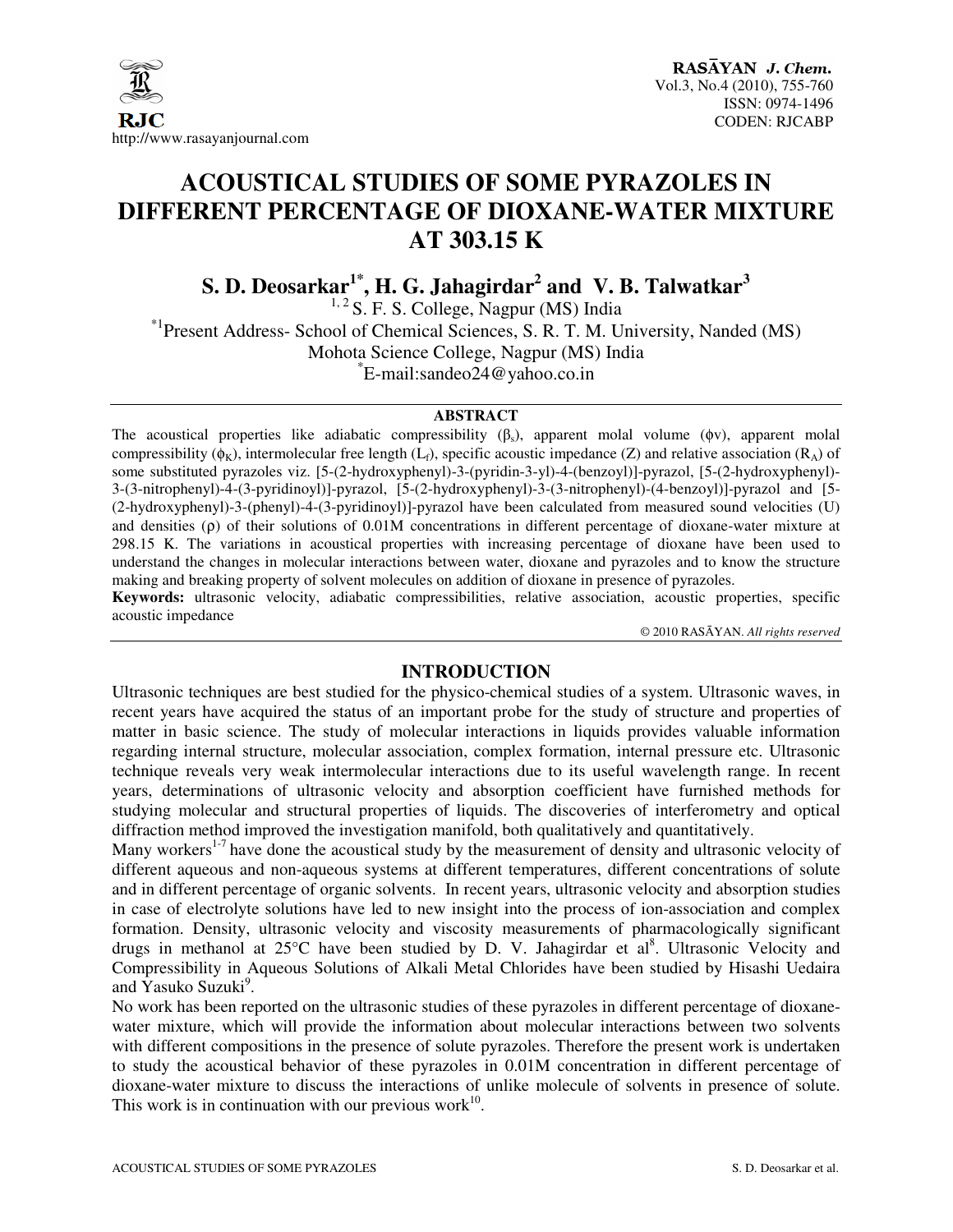#### **EXPERIMENTAL**

Analytical reagent grade dioxane was purified by standard method<sup>11</sup>. Double distilled water was used for the preparation of solutions and the solutions of solutes were always used a fresh in present investigation. All the glassware's used during the experiment were of Pyrex quality. Pyknometers used for this study were of borosil make and of various volumes. Weighing was done on single pan electronic balance. Solutions of each pyrazole of 0.01 M were prepared in different compositions of dioxane and water (75- 100% of dioxane) by dissolving exact amounts of pyrazoles in liquid mixtures.

Densities of different solutions were measured by using precalibrated bicapillary pyknometer at 298.15K. Densities were determined using three different pyknometers. Using the weight of solution and volume of pyknometers, density of solution was calculated. Same procedure was followed with other two pyknometers and average of three density values was considered in calculations. Pyknometers were standardized by the standard procedure<sup>12</sup>. Accuracy of the balance was  $\pm 0.001$  g.

Ultrasonic velocity of each solution was obtained by using variable path, single crystal interferometer (Mittal Enterprises, Model F-81) with accuracy of  $\pm$  0.03% and frequency 2 MHz. Uncertainty in ultrasonic velocity measurements was 0.03%. The ultrasonic interferometer was calibrated with triply distilled water. The instrument was calibrated by measuring velocity of water at 298.15 K which was in good agreement with literature value. A special thermostatic arrangement was done for density and ultrasonic velocity measurements. Densities and sound velocities of solutions were measured in different percentage of dioxane-water mixture at temperature 298.15 K.

#### **Theory and Calculations**

The principle used in the measurement of velocity (U) is based on the accurate determination of the wavelength  $(\lambda)$  in the medium, equation (1)

$$
d = \lambda / 2 \ldots \ldots .(1)
$$

Where, d is the distance traveled by micrometer screw to get one maxima in ammeter in mm and  $\lambda$  is wavelength. From the knowledge of wavelength  $(\lambda)$ , the velocity (U) can be obtained by the relation (2)

$$
U = \lambda \times v_{ins.} \times 10^3 \dots (2)
$$

Where, U is the sound velocity in m/sec and  $v_{ins}$  is the frequency of instrument (2 MHz). The acoustical properties like adiabatic compressibilities of solution  $(\beta_s)^{13}$ , relative association  $(R_A)$ , intermolecular free length ( $L_f$ ) and specific acoustic impedance (Z) were calculated by using equations (3-6)<sup>14</sup>

$$
\beta_{s} = \frac{1}{U_{s}^{2} \times \rho_{s}} \dots(3)
$$
  

$$
R_{A} = \frac{\rho_{s}}{\rho_{o}} \times \left(\frac{U_{o}}{U_{s}}\right)^{1/3} \dots(4)
$$
  

$$
L_{f} = K \cdot \sqrt{\beta_{s}} \dots(5)
$$
  

$$
Z = U_{s} \times \rho_{s} \dots(6)
$$

Where,  $(U_s)$  and  $(U_0)$  are ultrasonic velocity in solution and solvent mixture,  $(\rho_s)$  and  $(\rho_o)$  are density of solution and solvent mixture respectively and  $K'$  is temperature dependent Jacobson's constant<sup>15</sup>. The apparent molal compressibility  $(\phi_K)$  was calculated by using equation (7).

$$
\phi_{K} = \frac{1000(\beta s.do - \beta o.ds)}{m.ds.do} + \frac{\beta s.M}{ds} \dots (7)
$$

Where,  $\beta_s$  and  $\beta_o$  are adiabatic compressibilities of solution and solvent mixtures respectively, M is molecular weight of pyrazoles and m is the molality of solution.

ACOUSTICAL STUDIES OF SOME PYRAZOLES 756 756 S. D. Deosarkar et al.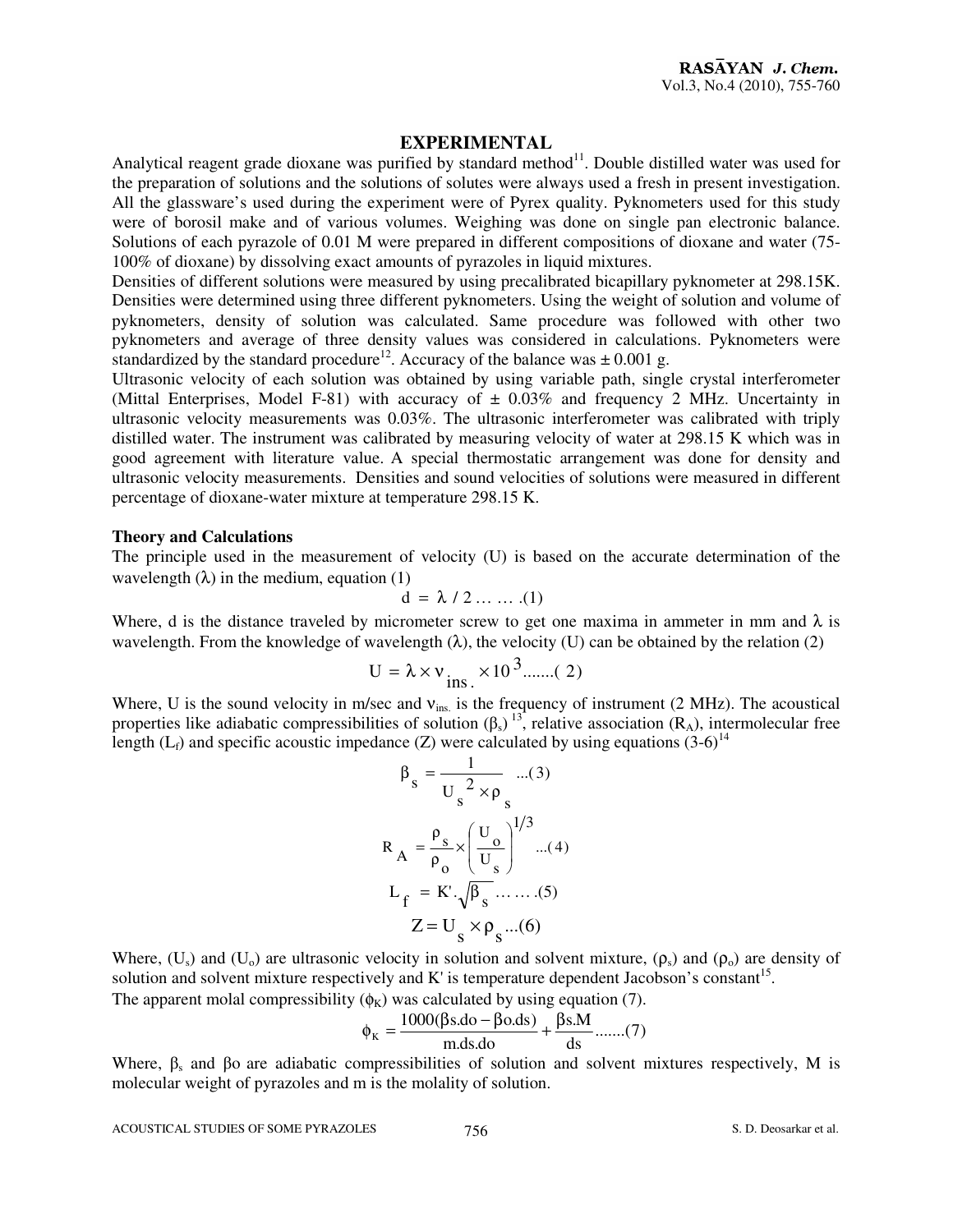The apparent molal volume, φv of different solutions were calculated by finding difference in densities of solvent and solution, molecular weight and molality of compounds using equation (8).

| % of dioxane                                                              | 75      | 80      | 85      | 90      | 95      | 100     |
|---------------------------------------------------------------------------|---------|---------|---------|---------|---------|---------|
| [5-(2-hydroxyphenyl)-3-(pyridin-3-yl)-4-(benzoyl)]-pyrazol [HPPBP]        |         |         |         |         |         |         |
| $Us$ (m/s)                                                                | 1419.62 | 1435.67 | 1448.95 | 1469.57 | 1486.34 | 1502.72 |
| $\rho_s$ ( $\times 10^3$ kg/m <sup>3</sup> )                              | 0.9561  | 0.9542  | 0.9503  | 0.9474  | 0.9428  | 0.9392  |
| $\beta s$ (×10 <sup>-10</sup> m <sup>2</sup> N <sup>-1</sup> )            | 5.1898  | 5.0845  | 5.0123  | 4.8875  | 4.8011  | 4.7150  |
| $L_f$ ( $\times 10^{-11}$ m)                                              | 4.6856  | 4.6379  | 4.6048  | 4.5471  | 4.5068  | 4.4662  |
| $\phi$ v (×10 <sup>3</sup> cm <sup>3</sup> mole <sup>-1</sup> )           | 0.2214  | 0.2427  | 0.2648  | 0.2761  | 0.2880  | 0.3210  |
| $\phi_{K}$ (×10 <sup>-6</sup> m <sup>2</sup> N <sup>-1</sup> )            | 0.0147  | 0.0115  | 0.0097  | 0.0073  | 0.0049  | 0.0028  |
| $R_{A}$                                                                   | 0.9934  | 0.9907  | 0.9891  | 0.9876  | 0.9854  | 0.9831  |
| $Z (x10^3 kg m^{-2}s^{-1})$                                               | 1357.30 | 1369.92 | 1376.94 | 1392.27 | 1401.32 | 1411.35 |
| [5-(2-hydroxyphenyl)-3-(3-nitrophenyl)-4-(3-pyridinoyl)]-pyrazol [HPNPPP] |         |         |         |         |         |         |
| $Us$ (m/s)                                                                | 1423.42 | 1428.6  | 1446.95 | 1468.37 | 1481.28 | 1508.57 |
| $\rho_s$ ( $\times 10^3$ kg/m <sup>3</sup> )                              | 0.9568  | 0.9549  | 0.9509  | 0.9478  | 0.9431  | 0.9396  |
| $\beta s \left(\times 10^{-10} \,\mathrm{m}^2 \,\mathrm{N}^{-1}\right)$   | 5.1584  | 5.1312  | 5.0229  | 4.8934  | 4.8325  | 4.6766  |
| $L_f$ ( $\times 10^{-11}$ m)                                              | 4.6714  | 4.6591  | 4.6097  | 4.5499  | 4.5214  | 4.4479  |
| $\phi$ v (×10 <sup>3</sup> cm <sup>3</sup> mole <sup>-1</sup> )           | 0.1952  | 0.2165  | 0.2490  | 0.2814  | 0.3040  | 0.3263  |
| $\phi_K (x 10^{-6} \text{ m}^2 \overline{N^{-1}})$                        | 0.0143  | 0.0120  | 0.0098  | 0.0074  | 0.0053  | 0.0024  |
| $R_A$                                                                     | 0.9932  | 0.9930  | 0.9902  | 0.9883  | 0.9868  | 0.9822  |
| Z $(x10^3 \text{ kg m}^2\text{s}^{-1})$                                   | 1361.93 | 1364.17 | 1375.90 | 1391.72 | 1397.00 | 1417.45 |
| [5-(2-hydroxyphenyl)-3-(3-nitrophenyl)-(4-benzoyl)]-pyrazol [HPNPBP]      |         |         |         |         |         |         |
| $Us$ (m/s)                                                                | 1421.65 | 1437.48 | 1452.76 | 1475.35 | 1491.46 | 1504.95 |
| $\rho_{\rm s}$ ( $\times 10^3\, {\rm kg/m^3})$                            | 0.9569  | 0.9551  | 0.9512  | 0.9481  | 0.9434  | 0.9397  |
| $\beta s$ (×10 <sup>-10</sup> m <sup>2</sup> N <sup>-1</sup> )            | 5.1707  | 5.0670  | 4.9813  | 4.8460  | 4.7652  | 4.6986  |
| $L_f$ ( $\times 10^{-11}$ m)                                              | 4.6769  | 4.6298  | 4.5905  | 4.1569  | 4.4899  | 4.4584  |
| $\phi$ v (×10 <sup>3</sup> cm <sup>3</sup> mole <sup>-1</sup> )           | 0.1837  | 0.1945  | 0.2163  | 0.2486  | 0.2711  | 0.3146  |
| $\phi_{K}$ (×10 <sup>-6</sup> m <sup>2</sup> N <sup>-1</sup> )            | 0.0144  | 0.0113  | 0.0094  | 0.0068  | 0.0045  | 0.0026  |
| $R_{A}$                                                                   | 0.9938  | 0.9912  | 0.9891  | 0.9870  | 0.9849  | 0.9836  |
| $Z (x10^{3} kg m^{-2} s^{-1})$                                            | 1360.38 | 1372.94 | 1381.87 | 1398.78 | 1407.04 | 1414.20 |
| [5-(2-hydroxyphenyl)-3-(phenyl)-4-(3-pyridinoyl)]-pyrazol [HPPPP]         |         |         |         |         |         |         |
| Us(m/s)                                                                   | 1416.75 | 1437.65 | 1451.53 | 1471.21 | 1485.62 | 1498.64 |
| $\rho_s$ ( $\times 10^3$ kg/m <sup>3</sup> )                              | 0.9561  | 0.9542  | 0.9503  | 0.9472  | 0.9425  | 0.9391  |
| $\beta s$ ( $\times 10^{-10}$ m <sup>2</sup> N <sup>-1</sup> )            | 5.2109  | 5.0705  | 4.9945  | 4.8776  | 4.8073  | 4.7413  |
| $L_f$ ( $\times 10^{-11}$ m)                                              | 4.6951  | 4.6315  | 4.5966  | 4.5425  | 4.5097  | 4.4786  |
| $\phi$ v (×10 <sup>3</sup> cm <sup>3</sup> mole <sup>-1</sup> )           | 0.2214  | 0.2424  | 0.2648  | 0.2972  | 0.3199  | 0.3317  |
| $\phi_K (\times 10^{-6} \text{ m}^2 \text{N}^{-1})$                       | 0.0149  | 0.0114  | 0.0096  | 0.0072  | 0.0050  | 0.0030  |
| $R_{A}$                                                                   | 0.9941  | 0.9902  | 0.9885  | 0.9870  | 0.9852  | 0.9839  |
| $Z (x10^{3} kg m-2s-1)$                                                   | 1354.55 | 1371.81 | 1379.39 | 1393.53 | 1400.20 | 1407.37 |

Table-1: Measured sound velocities (Us), densities  $(\rho_s)$  and calculated acoustic properties of substituted pyrazoles in different % of dioxane-water mixture at 298.15 K in 0.01M solutions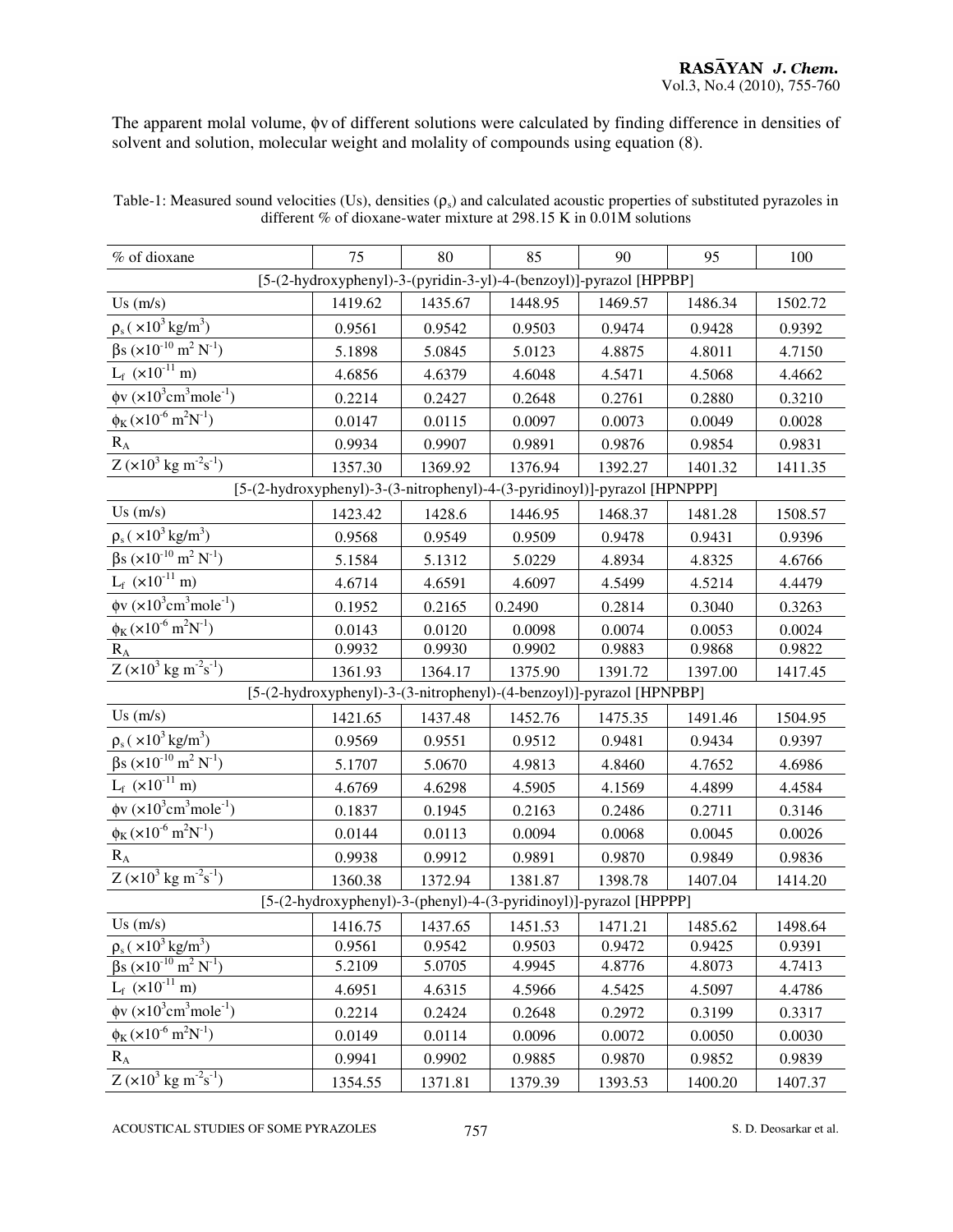

Figures (1-8): Variation of sound velocity, density and different acoustical properties in different % of dioxanewater mixture for HPPBP

ACOUSTICAL STUDIES OF SOME PYRAZOLES 758 S.D. Deosarkar et al.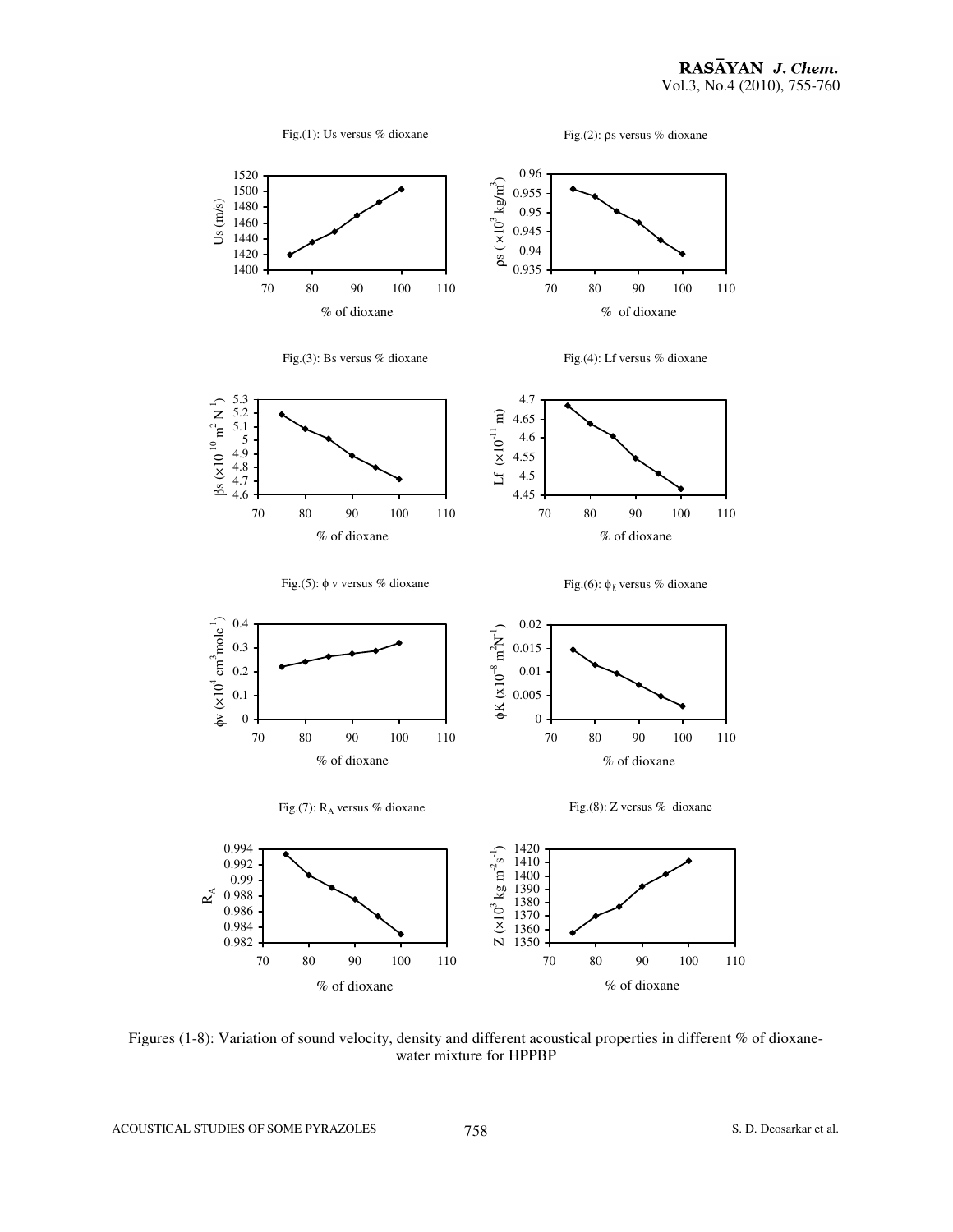$$
\phi \mathbf{v} = \left(\frac{\mathbf{M}}{\rho_{\mathbf{S}}}\right) + \left[\frac{(\rho_{\mathbf{O}} - \rho_{\mathbf{S}}).10^3}{m.\rho_{\mathbf{S}}.\rho_{\mathbf{O}}}\right] \dots \dots (8)
$$

#### **RESULTS AND DISCUSSION**

Velocities, densities and calculated acoustical properties in different percentage of dioxane and in 0.01M solution at 298.15K are given in Table (1) and variation in these properties with dioxane % for one of system are shown in Figure (1-8).

Existence of molecular association between the components of the liquid mixtures can be understood from the increase in ultrasonic velocity  $(U)$  with increasing percentage of dioxane<sup>16</sup>. The values of adiabatic compressibility, βs decrease with increase in the percentage of dioxane which may be due to departure of solvent molecules around the ions<sup>17</sup>. The apparent molal volumes ( $\phi$ v) found to be increase with increase in the percentage of dioxane. It is observed that  $(\phi_k)$  values decrease with increase in the percentage of dioxane. It could also be seen that the intermolecular free length (Lf) decrease with increase in the percentages of dioxane, this may be due to the weaker interaction between ions and solute molecules, which suggest the structure promoting behaviour of solute. This may also imply that the increase in free ions, showing the occurrence of ionic dissociation due to weak ion-ion interaction. The values of relative association  $(R_A)$  decrease with increase in the percentage of dioxane -water mixture, which may be due to breaking up of solvent molecules on addition of dioxane in it. Specific acoustic impedance (Z) increases non-linearly with increase in percentage of dioxane. Studies of acoustic properties on the same line have been performed by many workers $18-20$ .

#### **CONCLUSIONS**

It can be concluded from above study that there exist the interactions between pyrazoles and dioxanewater mixture. Breaking up of solvent molecules on addition of dioxane in the solution is observed. Solute-solvent interactions are more favorable than other interactions.

#### **ACKNOWLEDGEMENTS**

Financial support for Minor Research Project (47-778/09, WRO) from University Grants Commission, New Delhi is gratefully acknowledged. Authors are also thankful to Rev. Father Anthony De Souza, Principal, S. F. S. College, Nagpur for providing necessary research facilities.

#### **REFERENCES**

- 1. S. J. Kharat, *J. Mol. Liquids*, **140** (1-3) 10 (2008).
- 2. R. Hagen, R. Behrends, & U. Kaatze, *J. Chem. Eng. Data*, **49** (4), 988 (2004).
- 3. U. Wasnik, R. Jumle & M. L. Narwade, *Ultra Scientist of Physical Sciences*, **14** (2), 276 (2002).
- 4. S. D. Thakur, D. T. Mahajan & M. L. Narwade, *J. Ind. Chem. Soc*., **84** (5), 480 (2007).
- 5. S. A. Ikhe, P. R. Rajput & M. L. Narwade, Ind*. J. Chem*., A, **44** (12), 2495 (2005).
- 6. G. Venkata Ramana, E. Rajagopal & N. Manohara Murthy, *J.Pure Appl. Ultrason.*,**27**,98 (2005).
- 7. J. Ishwara Bhat & N. S. Shree Varaprasad, *Ind. J. Pure and App. Phy*., **42,** 96 (2004).
- 8. D. V. Jahagirdar, B. R. Arbad, S. R. Mirgane, M. K. Lande & A. G. Shankarwar, *J. Mol. Liquids*, **75** (1), 33 (1998).
- 9. Hisashi Uedaira & Yasuko Suzuki, *Bulletin of the Chemical Society of Japan,* **52(10)**,2787 (1979).
- 10. S. D. Deosarkar & M. L. Narwade, *Rasayan J. Chem.*, **3 (1),** 55 (2010).
- 11. A. I. Vogel, *Practical Organic Chemistry*, 3rd Edition, Longman 171 (1974).
- 12. A. M. Jaines, Practical Physical Chemistry, J. & A. Churchill Ltd., **8** (1961).
- 13. J. D. Pandey, K. Mishra, A. Shukla & R. D. Rai, *Can. J. Chem.,* **65**, 303 (1987).
- 14. A. N. Kannappan & R. Palani, *Ind. J. Pure and App. Phy*., **45**, 573 (2007)

ACOUSTICAL STUDIES OF SOME PYRAZOLES 759 S. D. Deosarkar et al.